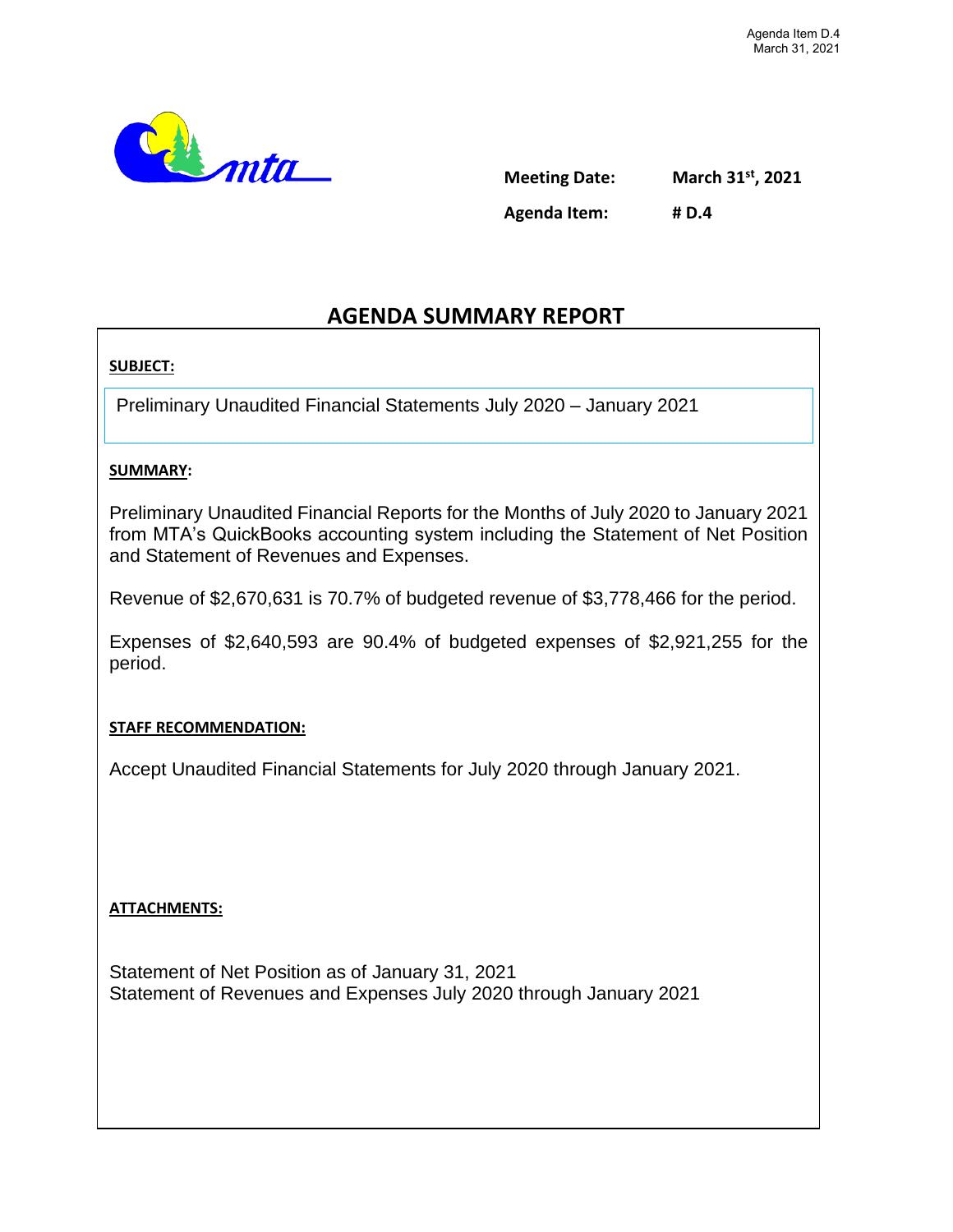## **Mendocino Transit Authority Statement of Net Position As of January 31, 2021**

**ASSETS**

| <b>Current Assets</b>                         |              |
|-----------------------------------------------|--------------|
| <b>Checking/Savings</b>                       |              |
| 101.900 · Cash                                |              |
| 101.100 · Cash-Operating Total                |              |
| <b>Operating Cash</b>                         | 535,361      |
| <b>LCTOP Operating</b>                        | 163,833      |
| <b>Senior Operating</b>                       | 157,360      |
| <b>Payroll &amp; Benefits Operating</b>       | 230,807      |
| Total 101.100 · Cash-Operating Total          | 1,087,361    |
| 101.200 · Cash-Capital                        |              |
| 101.202 - Capital Wkg-MUNIS #4100             | 539,538      |
| 101.203 · Cap CALOES - MUNIS #4140            | 83,685       |
| 101.204 · Capital PTMISEA-MUNIS #4230         | 269,981      |
| 101.220 · Capital PTMISEA-Umpqua #8115        | 101,674      |
| 101.225 · Cap CALOES-Umpqua #4715             | 18,892       |
| 101.227 · Cap LCTOP-Umpqua #2776              | 64,703       |
| Total 101.200 · Cash-Capital                  | 1,078,472    |
| Total 101.900 · Cash                          | 2,165,833    |
|                                               |              |
| <b>Total Accounts Receivable</b>              | 567,297      |
| <b>Other Current Assets</b>                   |              |
| Total 102.300 · Grants Receivable             | 194,603      |
| Total 102.100 · Accounts Receivable Other     | 164,402      |
| Total 103.990 · Inventory                     | 70,331       |
| Total 104.199 · Prepaid Expenses Total        | 187,088      |
| 104.200 · Undeposited Funds                   | 2,839        |
| <b>Total Other Current Assets</b>             | 619,263      |
| <b>Total Current Assets</b>                   | 3,352,394    |
| <b>Fixed Assets</b>                           |              |
| Total 111.900 - Fixed Assets                  | 21,069,561   |
| Total 111.910 · Accumulated Depreciation      | -11,961,832  |
| Total 121.900 · Intangible Total              | 15,000       |
| Total 121.910 · Accum Amortization Total      | $-15,000$    |
| <b>Total Fixed Assets</b>                     | 9,107,729    |
| <b>Other Assets</b>                           |              |
| Total 131.900 · Deferred Outflows of Resource | 717,349      |
| <b>Total Other Assets</b>                     | 717,349      |
| <b>TOTAL ASSETS</b>                           | 13, 177, 472 |
|                                               |              |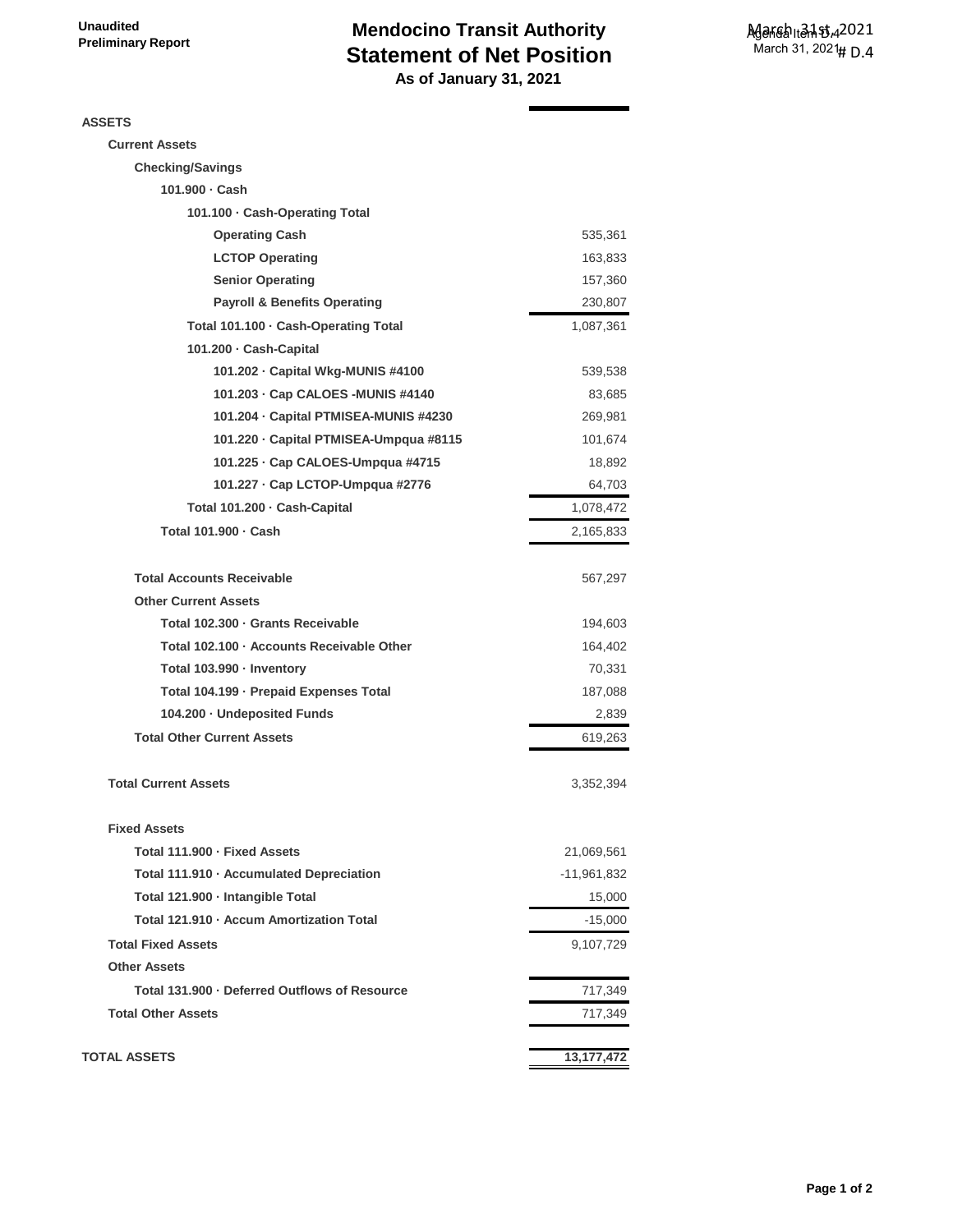## **Mendocino Transit Authority Statement of Net Position As of January 31, 2021**

**LIABILITIES & EQUITY**

| <b>Liabilities</b>                      |              |
|-----------------------------------------|--------------|
| <b>Current Liabilities</b>              |              |
| <b>Total Accounts Payable</b>           | 472,173      |
| <b>Total Credit Cards</b>               | 12,613       |
| <b>Other Current Liabilities</b>        |              |
| Total 202.100 · Deferred Grant Revenue  | 1,307,029    |
| Total 203.160 · CalPERS Loan Repayments | 1,347        |
| 205.700 - Uncashed Checks               | 8,862        |
| 205.900 · Accruals Total                |              |
| 205.200 - Accrued Payroll               | 55,221       |
| 205.300 · Accrued Retirement            | 5,949        |
| 205.400 · Accrued Deferred Comp         | 3,632        |
| 205.500 · Accrued Vacation              | 140,101      |
| 205.600 · Accrued Sick Leave            | 68,911       |
| Total 205.900 · Accruals Total          | 273,814      |
| <b>Total Other Current Liabilities</b>  | 1,591,052    |
| <b>Total Current Liabilities</b>        | 2,075,838    |
| <b>Long Term Liabilities</b>            |              |
| 231.900 · Prov-Restricted Funds         |              |
| 231.100 - Provision for Liability       | 47,733       |
| 231.200 · Provision for Vehicle Damage  | 10,247       |
| 231.300 - Provision for Unemployment    | 100,807      |
| 231.400 - Provision for Cafeteria Plan  | 31,546       |
| 231.500 · Provision for Worker's Comp   | 199          |
| Total 231.900 · Prov-Restricted Funds   | 190,532      |
| 235.300 · Deferred Inflows of Resource  | 181,311      |
| 235.910 - Pension Liabilities           |              |
| 231.101 · Net Pension Liability         | 1,721,300    |
| Total 235.910 - Pension Liabilities     | 1,721,300    |
| <b>Total Long Term Liabilities</b>      | 2,093,143    |
| <b>Total Liabilities</b>                | 4,168,981    |
| <b>Equity</b>                           |              |
| Total 399.900 · Equity                  | 9,638,870    |
| <b>Net Income</b>                       | $-630,380$   |
| <b>Total Equity</b>                     | 9,008,490    |
| <b>TOTAL LIABILITIES &amp; EQUITY</b>   | 13, 177, 472 |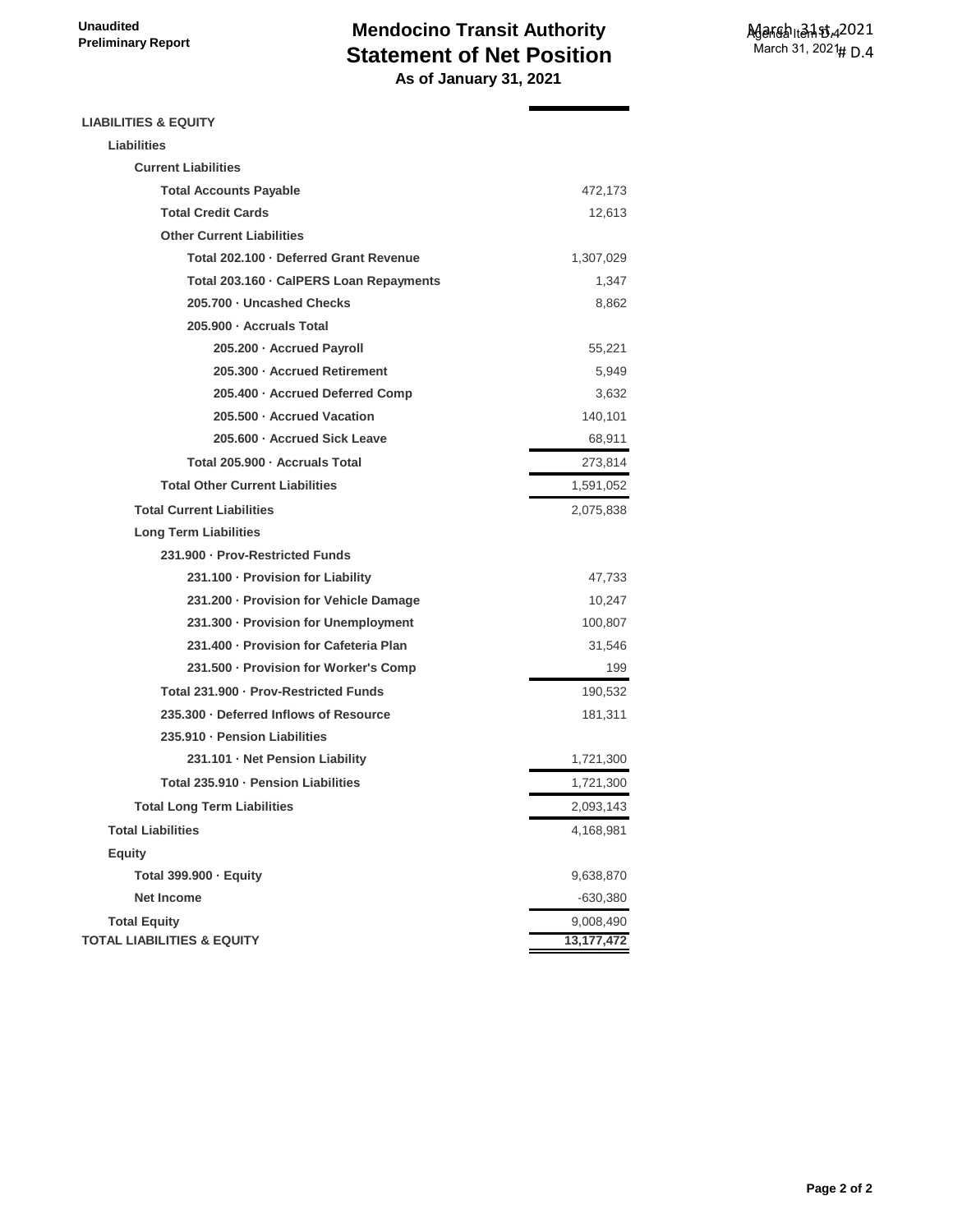**Unaudited Preliminary Report** 

# **Mendocino Transit Authority Statement of Revenues, Expenses**

 **July 2020 through January 2021**

|                                             | <b>TOTAL</b>     |               |             |
|---------------------------------------------|------------------|---------------|-------------|
|                                             | Jul '20 - Jan 21 | <b>Budget</b> | % of Budget |
| <b>Ordinary Income/Expense</b>              |                  |               |             |
| Income                                      |                  |               |             |
| 411.000 - OPERATING REVENUE.                |                  |               |             |
| 401.100 · Fares-Passengers                  | 82,821           | 160,417       | 51.6%       |
| 413.000 - Redwood Coast Regional Center     | 38,789           | 20,417        | 190.0%      |
| 409.200 · Sonoma County Contract            | 40,807           | 78,750        | 51.8%       |
| Total 411.000 - OPERATING REVENUE.          | 162,417          | 259,583       | 62.6%       |
| 420.000 - REVENUES FROM OTHER SOURCES       |                  |               |             |
| 406.100 - Advertising Contract              | 51,527           | 37,917        | 135.9%      |
| 407.100 - Maintenance Revenue               | 22,029           | 15,458        | 142.5%      |
| 407.400 · Investment(Interest) Income       | 5,818            | 1,458         | 399.0%      |
| 407.500 Other - Fuel Rebates, Etc.          | 1,422            | 321           | 443.2%      |
| 409.100 · Local Transportation Fund (LTF)   | 1,745,989        | 1,765,115     | 98.9%       |
| 409.110 · State Transit Assistance (STA)    | 486,872          | 486,872       | 100.0%      |
| 422.000 · 5310 Operating Assistance         | 174,509          | 64,167        | 272.0%      |
| 413.101 · 5311 Operating Assistance         | 0                | 310,200       | 0.0%        |
| 411.100 · LCTOP Cap & Trade - Operating     | $\mathbf 0$      | 175,000       | 0.0%        |
| 424.260 - LCTOP Cap & Trade - Capital       | $\mathbf 0$      | 6,125         | $0.0\%$     |
| 426.000 · Ag Van Leases                     | 20,048           | 26,250        | 76.4%       |
| 426.500 - Maintenance Labor Revenue         | $\mathbf 0$      | 14,583        | $0.0\%$     |
| 450.000 CARES-5311                          | $\mathbf 0$      | 554,167       | $0.0\%$     |
| 460.000 · CARES-5311 (F)                    | 0                | 61,250        | $0.0\%$     |
| Total 420.000 - REVENUES FROM OTHER SOURCES |                  |               | 71.3%       |
|                                             | 2,508,214        | 3,518,883     |             |
| <b>Total Income</b>                         | 2,670,631        | 3,778,466     | 70.7%       |
| <b>Expense</b>                              |                  |               |             |
| 501.100 · WAGES                             |                  |               |             |
| Total 501.100 · WAGES                       | 1,491,539        | 1,289,303     | 115.7%      |
| Total 510.000 - BENEFITS                    | 615,556          | 804,960       | 76.5%       |
| 520.000 · SERVICE/USER FEES                 |                  |               |             |
| 521.000 - Vehicle Technical Services        | 543              | 4,958         | 11.0%       |
| 521.250 · Towing                            | $\mathbf 0$      | 1,867         | $0.0\%$     |
| 521.500 · Property Maintenance Services     | 654              | 3,208         | 20.4%       |
| 521.700 - Contract IT Services              | 3,250            | 18,725        | 17.4%       |
| 503.202 - Legal Counsel                     | 10.339           | 6.125         | 168.8%      |
| 508.100 · Purch. Trans (Willits DAR)        | 1,313            | 700           | 187.6%      |
| 523.000 - Marketing                         | 8,005            | 8,750         | 91.5%       |
| 509.300 - Advertising, Legal Notices        | 11,867           | 8,750         | 135.6%      |
| 524.000 · Software Maintenance Fees         | 13,104           | 8,313         | 157.6%      |
| 524.200 Drug & Alcohol Services             | 3,094            | 6,417         | 48.2%       |
| 525.000 - Facility Security System          | 831              | 4,200         | 19.8%       |
| 525.500 - Accident / Incident Payables      | $\mathbf 0$      | 8,750         | 0.0%        |
| 503.200 · Professional & Technical Svcs     | 35,315           | 43,750        | 80.7%       |
| Total 520.000 - SERVICE/USER FEES           | 88,315           | 124,513       | 70.9%       |
| 530.000 - MATERIALS & SUPPLIES              |                  |               |             |
| 504.110 - Fuel                              | 107,686          | 262,500       | 41.0%       |
| 504.120 · Tires                             | 723              | 17,500        | 4.1%        |
| 504.115 - Lubrication                       | 6,397            | 14,583        | 43.9%       |
| 532.500 · Tools                             | 16               | 875           | 1.9%        |
| 504.100 · Vehicle Maint & Repair Parts      | 15,193           | 1,225         | 1240.3%     |
| 504.200 · Parts                             | 216              | 30,917        | 0.7%        |
| 504.610 · Shop Supplies                     | 657              | 12,542        | 5.2%        |
| 534.000 · Vehicle Accessories               | $\boldsymbol{0}$ | 700           | $0.0\%$     |
|                                             |                  |               |             |